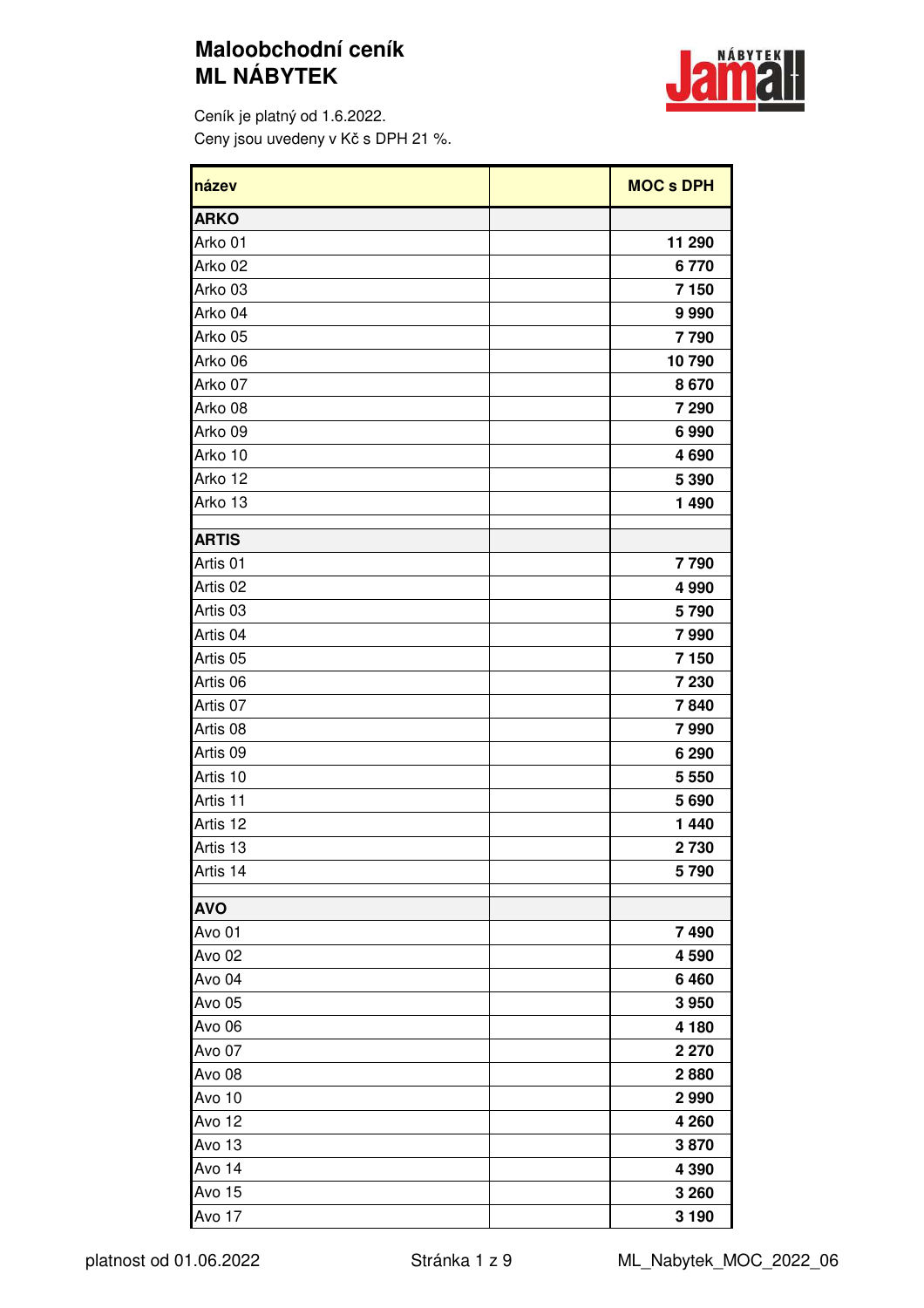| název                 | <b>MOC s DPH</b> |
|-----------------------|------------------|
| <b>BALTICA</b>        |                  |
| Baltica 0201          | 5 2 9 0          |
| Baltica 0301          | 5990             |
| Baltica 0801          | 7490             |
| Baltica 0901          | 6890             |
| Baltica 1401          | 3 2 6 0          |
| Baltica 2401          | 8760             |
| Baltica 2501          | 8760             |
| Baltica 2601          | 6 2 9 0          |
| Baltica 2701          | 4690             |
| Baltica 2801          | 1 0 6 0          |
| Baltica 2901          | 5 5 5 0          |
| <b>BLANCO</b>         |                  |
| Blanco 01             | 7840             |
| Blanco 02             | 5860             |
| Blanco 03             | 4560             |
| Blanco 04             | 4 1 8 0          |
| Blanco 05             | 6460             |
| Blanco 06             | 8 2 9 0          |
| Blanco 07             | 7 2 9 0          |
| Blanco 08             | 5 5 5 0          |
| Blanco 09             | 5 2 9 0          |
| Blanco 10             | 4 180            |
| Blanco 11             | 4 3 9 0          |
| Blanco 12             | 3570             |
| Blanco 13             | 2730             |
| Blanco 14             | 890              |
| Blanco 15             | 790              |
| Blanco 16             | 8 5 9 0          |
| Blanco 17             | 8990             |
| ZAG 05-001            | 1660             |
| Blanco 18             | 2 1 9 0          |
| Blanco 19             | 4 3 9 0          |
| Blanco 20N            | 3690             |
| Blanco 21N            | 2960             |
| Blanco <sub>22</sub>  | 1890             |
| Blanco <sub>23</sub>  | 1 590            |
| Blanco 24             | 1890             |
| Blanco 25N            | 1970             |
| Blanco <sub>26</sub>  | 1990             |
| Blanco 27             | 14 470           |
| Blanco <sub>28</sub>  | 17490            |
| Blanco 34             | 7490             |
| <b>WKL 140-04 MET</b> | 6460             |
| <b>WKL 140-01 FLX</b> | 2990             |
| Blanco 35             | 7990             |
| <b>WKL 160-04 MET</b> | 6690             |
| <b>WKL 160-01 FLX</b> | 3 2 6 0          |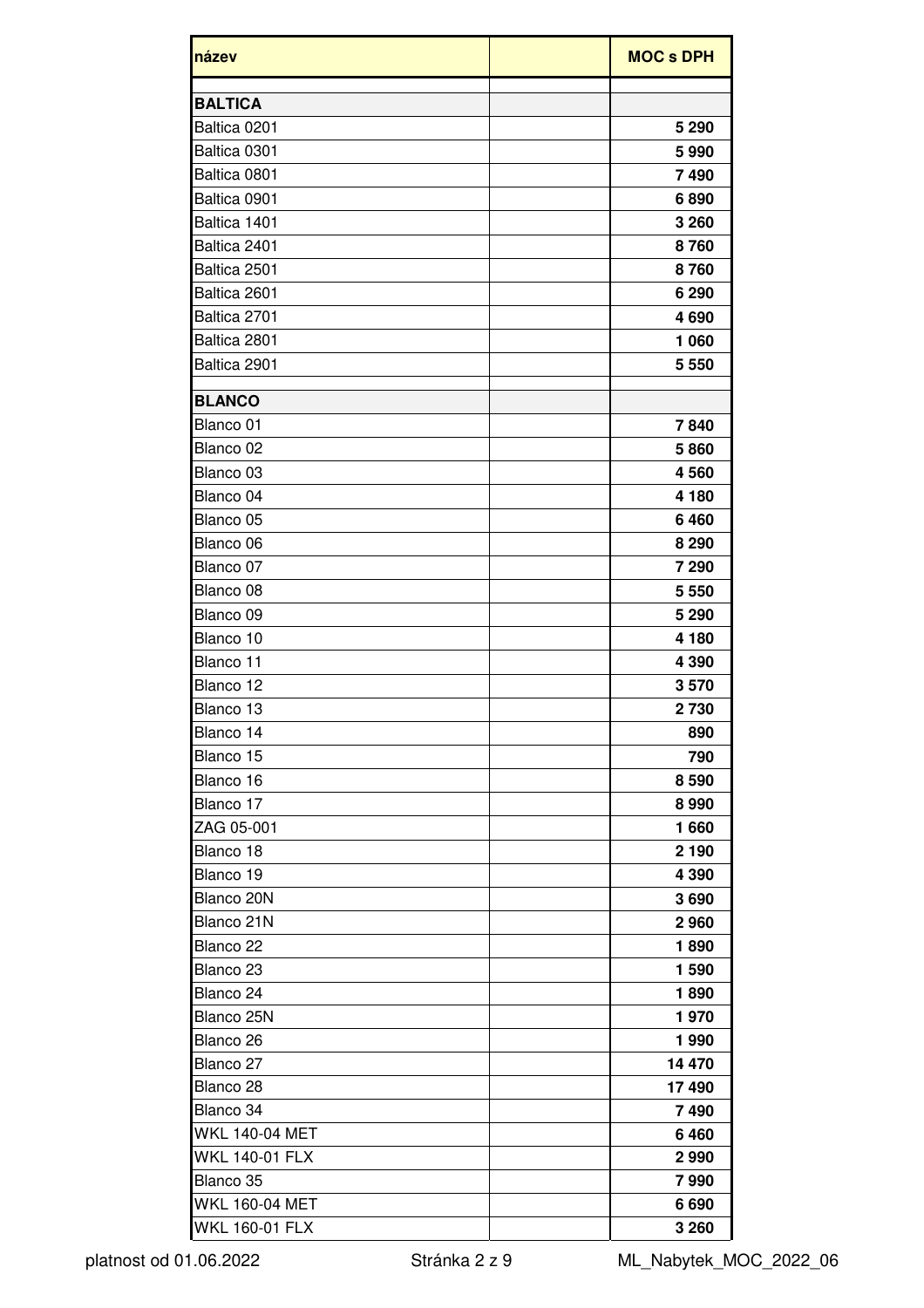| název           | <b>MOC s DPH</b> |
|-----------------|------------------|
| <b>LIS 03</b>   | 830              |
| Blanco 3301     | 8590             |
| SDZ-02-01       | 1 1 9 0          |
| <b>CASTEL</b>   |                  |
| Castel 01       | 7990             |
| Castel 02 / S   | 7 3 8 0          |
| Castel 03 L     | 5 2 9 0          |
| Castel 03 P     | 5 2 9 0          |
| Castel 04 / S   | 5860             |
| Castel 05       | 5 2 9 0          |
| Castel 06 / S   | 5780             |
| Castel 08       | 7840             |
| Castel 09       | 6990             |
| Castel 10       | 6990             |
| Castel 11       | 5 5 5 0          |
| Castel 13       | 4640             |
| Castel 14       | 2990             |
| Castel 16       | 1 1 9 0          |
| Castel 17       | 990              |
| Castel 19       | 4 4 9 0          |
| ST 10301-001    | 3790             |
| ST 6501-001     | 3 2 9 0          |
| <b>CLERMONT</b> |                  |
| Clermont 01     | 7890             |
| Clermont 02     | 4990             |
| Clermont 03     | 5790             |
| Clermont 04     | 7990             |
| Clermont 05     | 6990             |
| Clermont 06     | 7 2 3 0          |
| Clermont 07     | 7840             |
| Clermont 08     | 8 1 9 0          |
| Clermont 09     | 6 2 9 0          |
| Clermont 10     | 5 5 9 0          |
| Clermont 11     | 5690             |
| Clermont 12     | 1 4 4 0          |
| Clermont 13     | 2 7 3 0          |
| Clermont 15     | 11 690           |
| ST 14002        | 5 2 9 0          |
| <b>DALLAS</b>   |                  |
| Dallas 01       | 11 590           |
| Dallas 02       | 7990             |
| Dallas 03       | 10 490           |
| Dallas 04       | 11 690           |
| Dallas 05       | 7990             |
| Dallas 06       | 7890             |
| Dallas 07       | 11 990           |
| Dallas 08       | 10 690           |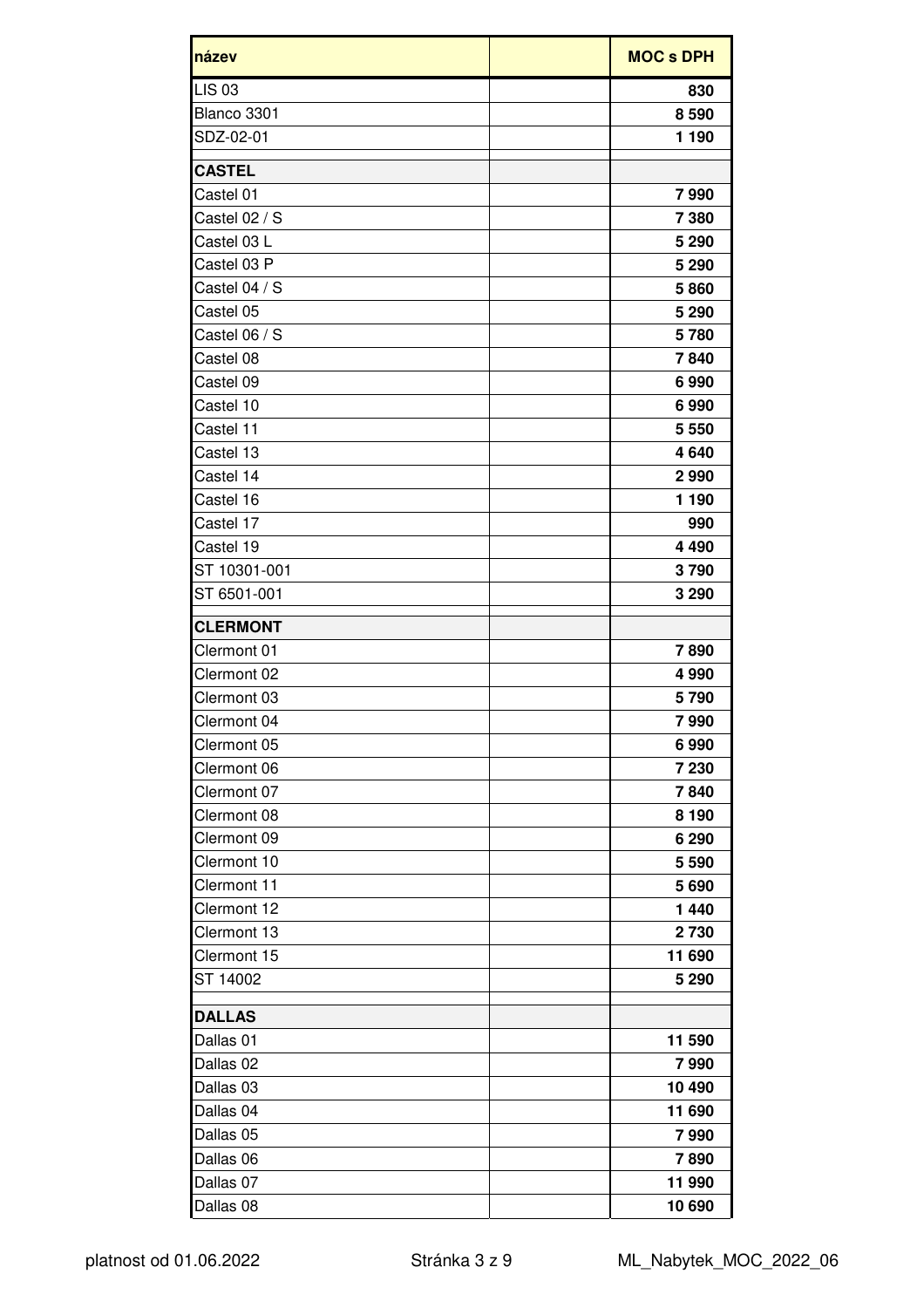| název              | <b>MOC s DPH</b> |
|--------------------|------------------|
| Dallas 09          | 7 190            |
| Dallas 10          | 5 3 9 0          |
| Dallas 11          | 6990             |
| Dallas 12          | 1 590            |
| Dallas 13          | 1990             |
| Dallas 1501        | 9 1 9 0          |
| Dallas 16          | 3870             |
| <b>DROP</b>        |                  |
| Drop 0101          | 7790             |
| Drop 0201          | 7490             |
| Drop 0301          | 6 2 9 0          |
| Drop 0401          | 5 3 9 0          |
| Drop 0501          | 4 4 9 0          |
| Drop 0601          | 2990             |
| Drop 06 W          | 690              |
| Drop 0701          | 5690             |
| <b>Drop 0801</b>   | 6 2 9 0          |
| <b>Drop 1001</b>   | 4790             |
| <b>Drop 1101</b>   | 3690             |
| <b>Drop 1301</b>   | 2 2 7 0          |
| <b>Drop 1401</b>   | 4 180            |
| Drop 1702          | 8 2 9 0          |
| ZAST 01-005        | 750              |
| ZAST <sub>03</sub> | 990              |
| ZAG 05-001         | 1690             |
| Drop 18            | 590              |
| Drop 19            | 670              |
| Drop 18 W 19 W     | 590              |
| <b>ELMO</b>        |                  |
| Elmo 01            | 9 5 9 0          |
| Elmo <sub>02</sub> | 6460             |
| Elmo <sub>03</sub> | 6890             |
| Elmo <sub>04</sub> | 5 5 9 0          |
| Elmo <sub>05</sub> | 3570             |
| Elmo <sub>06</sub> | 3 9 9 0          |
| Elmo 07            | 1 1 9 0          |
| Elmo <sub>08</sub> | 5690             |
| Elmo <sub>09</sub> | 5 4 7 0          |
| Elmo 10            | 3570             |
| Elmo 11            | 3870             |
| Elmo 12            | 5 2 5 0          |
| Elmo 13            | 5 2 5 0          |
| Elmo 14            | 4 3 9 0          |
| Elmo 15            | 2 1 9 0          |
| Elmo 16            | 990              |
| Elmo 17            | 1740             |
| Elmo 18            | 3650             |
| Elmo 19            | 1740             |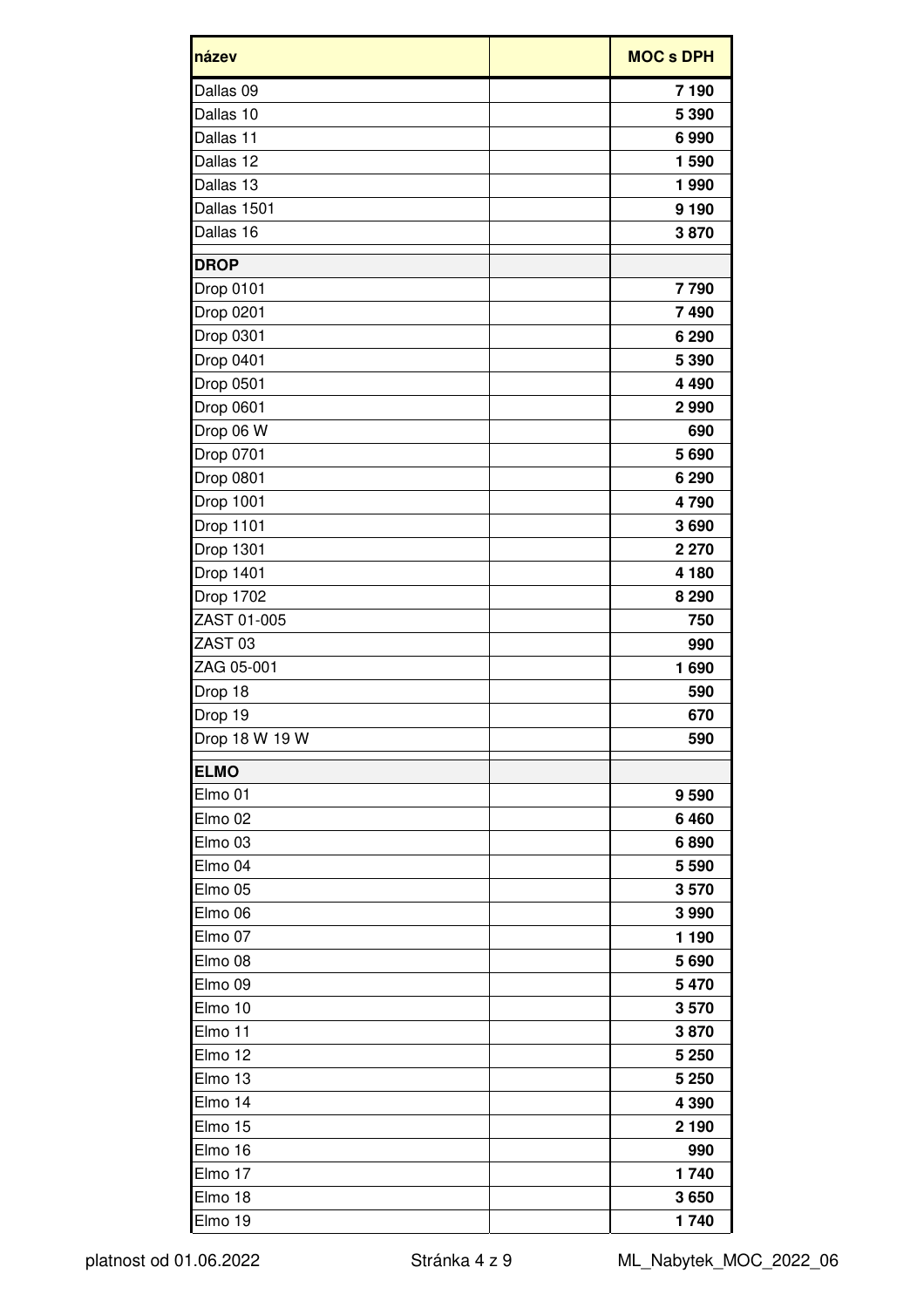| název          | <b>MOC s DPH</b> |
|----------------|------------------|
| Elmo 20-001    | 590              |
| Elmo 20-002    | 590              |
| <b>ZAG 07</b>  | 1 1 9 0          |
| <b>FINI</b>    |                  |
| Fini 01        | 4 9 9 0          |
| Fini 02        | 7490             |
| Fini 03        | 5 2 5 0          |
| Fini 04        | 3 0 9 0          |
| Fini 05        | 4 9 9 0          |
| Fini 06        | 4 9 9 0          |
| Fini 08        | 3 0 9 0          |
| Fini 09        | 5860             |
| Fini 10        | 1 2 8 0          |
| Fini 11        | 1740             |
| Fini 13        | 6 3 9 0          |
| <b>GLAMOUR</b> |                  |
| Glamour 01     | 8890             |
| Glamour 02     | 10 990           |
| Glamour 03     | 7990             |
| Glamour 04     | 3 3 9 0          |
| Glamour 0501   | 3690             |
| Glamour 06     | 1740             |
| Glamour 07     | 3 9 9 0          |
| Glamour 08     | 9 1 9 0          |
| IQ             |                  |
| IQ 0101        | 6690             |
| IQ 0201        | 5990             |
| IQ 0301        | 6 2 4 0          |
| IQ 0501        | 4640             |
| IQ 0601        | 3990             |
| IQ 0701        | 5 4 7 0          |
| IQ 09          | 5 5 5 0          |
| IQ 10          | 4 3 9 0          |
| IQ 1101        | 3790             |
| IQ 1201        | 6990             |
| IQ 1301        | 1890             |
| IQ 1501        | 990              |
| IQ 16 N        | 830              |
| <b>KENDO</b>   |                  |
| Kendo 01       | 2 2 7 0          |
| Kendo 02       | 3 0 9 0          |
| Kendo 03       | 6 1 6 0          |
| Kendo 04       | 3570             |
| Kendo 05       | 4 3 9 0          |
| Kendo 06       | 750              |
| Kendo 07       | 9590             |
|                |                  |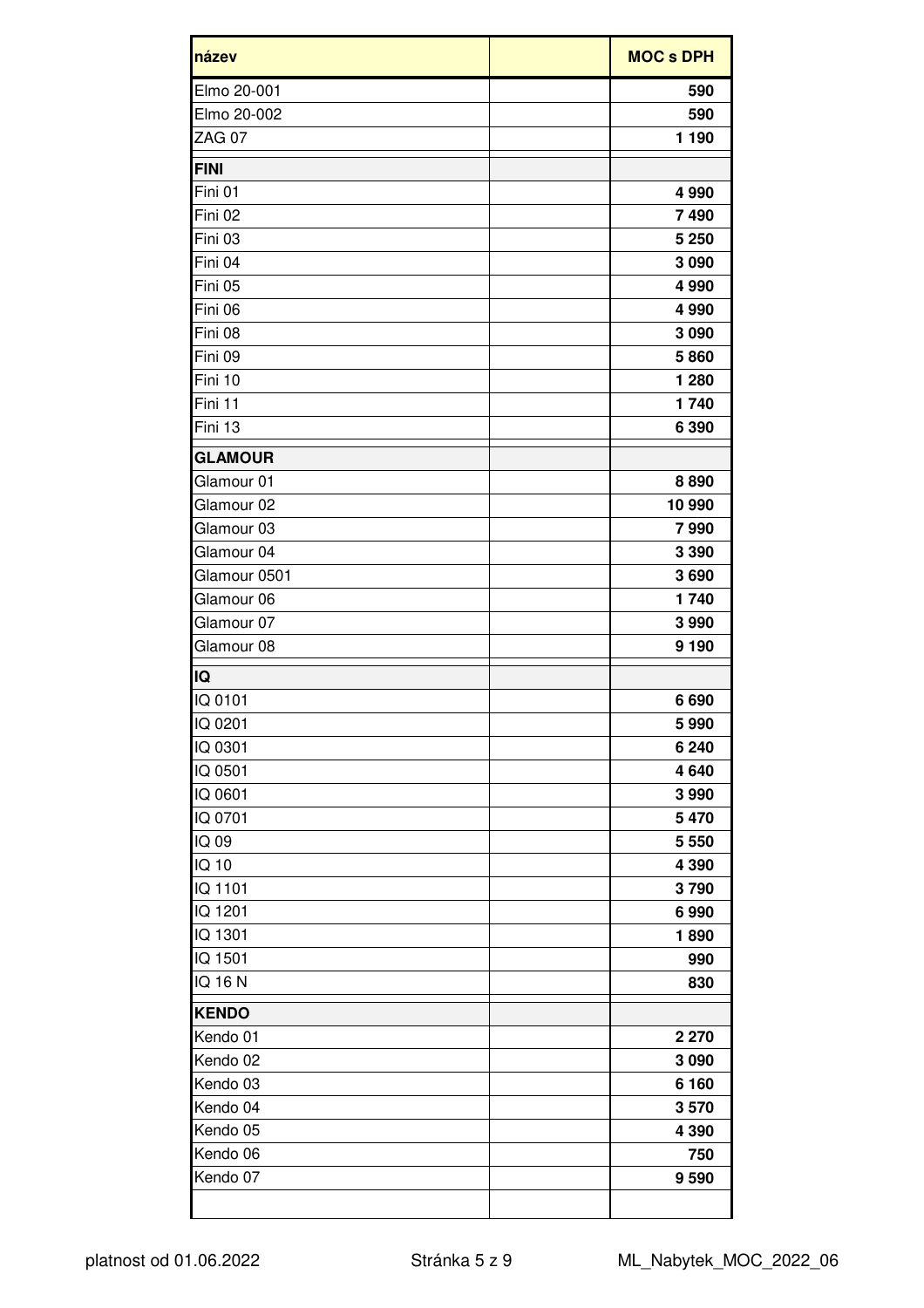| název                | <b>MOC s DPH</b> |
|----------------------|------------------|
| <b>LILLE</b>         |                  |
| Lille 01             | 10 590           |
| Lille 02             | 16 690           |
| Lille 03             | 6990             |
| Lille 04             | 8 5 9 0          |
| Lille 05             | 9990             |
| Lille 06             | 8690             |
| Lille 07             | 7 190            |
| Lille 08             | 7 190            |
| Lille 09             | 4790             |
| Lille 10             | 2990             |
| Lille 11             | 1 4 4 0          |
| Lille 12             | 2 2 9 0          |
| Lille 13             | 9990             |
| <b>WKL 140-05MET</b> | 7 190            |
| <b>WKL 140-02FLX</b> | 3790             |
| Lille 14             | 10 990           |
| <b>WKL 160-05MET</b> | 7460             |
| <b>WKL 160-02FLX</b> | 3990             |
| <b>LIS 03</b>        | 870              |
| Lille 15             | 7490             |
| Lille 16             | 3990             |
|                      |                  |
| <b>LUIS</b>          |                  |
| Luis 01              | 7490             |
| Luis <sub>02</sub>   | 4860             |
| Luis <sub>03</sub>   | 5 4 7 0          |
| Luis 04              | 7490             |
| Luis <sub>05</sub>   | 5990             |
| Luis 06              | 6 3 9 0          |
| Luis <sub>07</sub>   | 6460             |
| Luis <sub>08</sub>   | 6460             |
| Luis <sub>09</sub>   | 5 3 9 0          |
| Luis 10              | 3690             |
| Luis 11              | 990              |
| Luis 13              | 2 7 3 0          |
| ST 14002             | 5 2 9 0          |
| <b>LUMENS</b>        |                  |
| Lumens 01            | 10880            |
| Lumens 02            | 7490             |
| Lumens 03 L          | 8980             |
| Lumens 03 P          | 8980             |
| Lumens 04            | 7890             |
| Lumens 06            | 10 490           |
| Lumens 07            | 8890             |
| Lumens 08            | 6460             |
| Lumens 09            | 5 5 5 0          |
| Lumens 10            | 2790             |
| Lumens 11            | 1 2 9 0          |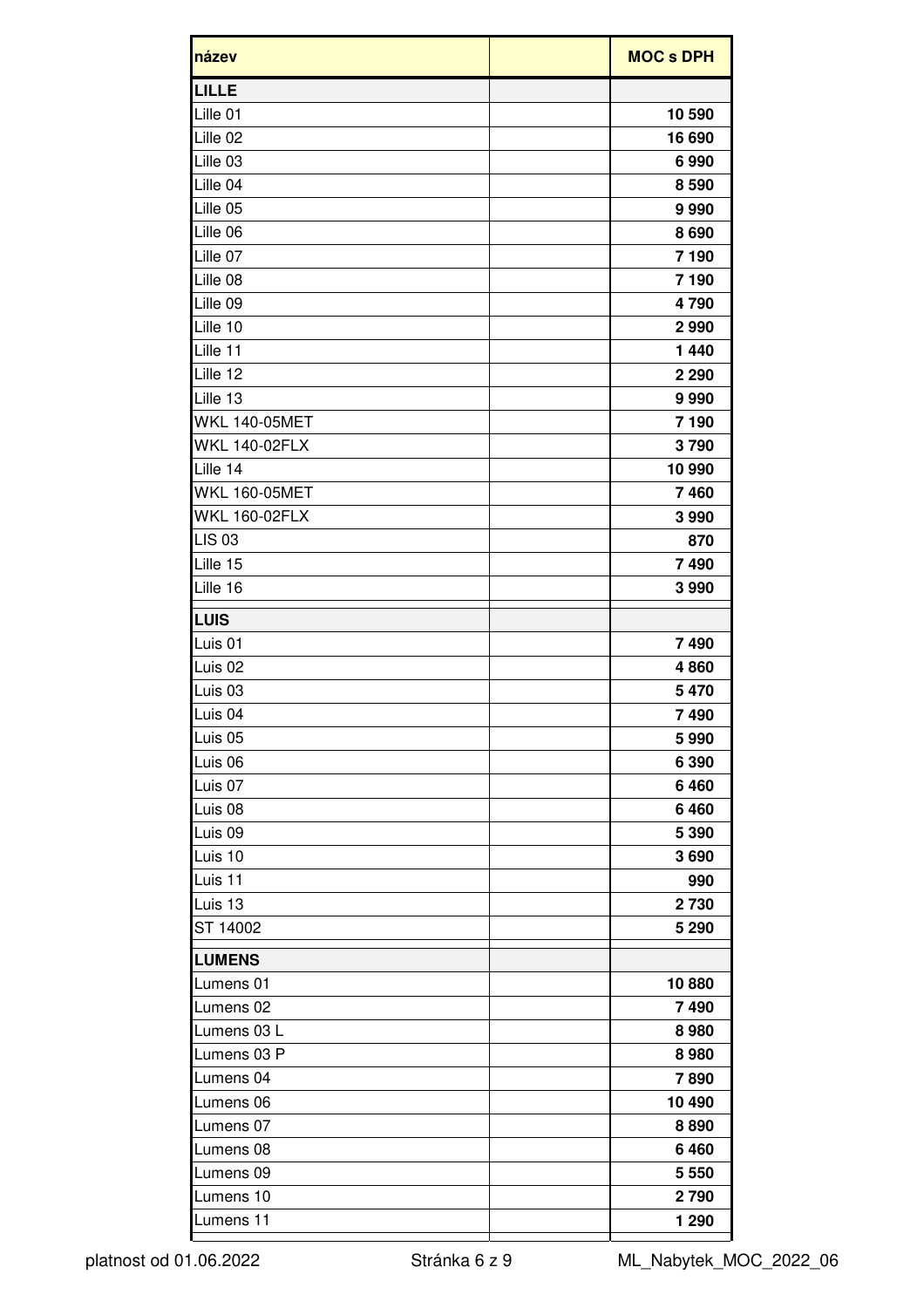| název               | <b>MOC s DPH</b> |
|---------------------|------------------|
| <b>OPTIMAL</b>      |                  |
| Optimal 01          | 4 9 9 0          |
| Optimal 02          | 5780             |
| Optimal 03 / S      | 6690             |
| Optimal 04          | 4 4 9 0          |
| Optimal 05          | 3570             |
| Optimal 07          | 2790             |
| Optimal 08          | 3650             |
| Optimal 10          | 3 3 4 0          |
| Optimal 13          | 5860             |
| Optimal 14          | 5860             |
| Optimal 15          | 5 2 5 0          |
| Optimal 16          | 4860             |
| Optimal 22          | 3870             |
| Optimal 23          | 3870             |
| Optimal 24          | 2990             |
| Optimal 27          | 830              |
| Optimal 28          | 1 360            |
| Optimal 29          | 3 1 9 0          |
| <b>PKK01</b>        | 490              |
| <b>SECCO</b>        |                  |
| 1140101             | 5990             |
| 1140201             | 4690             |
| 1140301             | 6 5 9 0          |
| 1140401             | 2790             |
| 1140501             | 2 0 5 0          |
| 1140601             | 3890             |
| 1140701             | 3990             |
| <b>TERNI</b>        |                  |
| Terni 01            | 13 990           |
| Terni 02            | 11 290           |
| Terni 05            | 8990             |
| Terni 06            | 9660             |
| Terni 07            | 7490             |
| Terni 08            | 5 5 5 0          |
| Terni 09            | 1 4 9 0          |
| Terni 10            | 3950             |
| Terni 11            | 2 4 3 0          |
| Terni 14            | 11 690           |
| Terni 15            | 7890             |
| <b>VILLA</b>        |                  |
| Villa 01            | 10 690           |
| Villa <sub>02</sub> | 7 2 3 0          |
| Villa <sub>03</sub> | 8750             |
| Villa 04            | 9 4 4 0          |
| Villa 05            | 3 1 9 0          |
| Villa <sub>06</sub> | 4 9 4 0          |
| Villa 07            | 1 590            |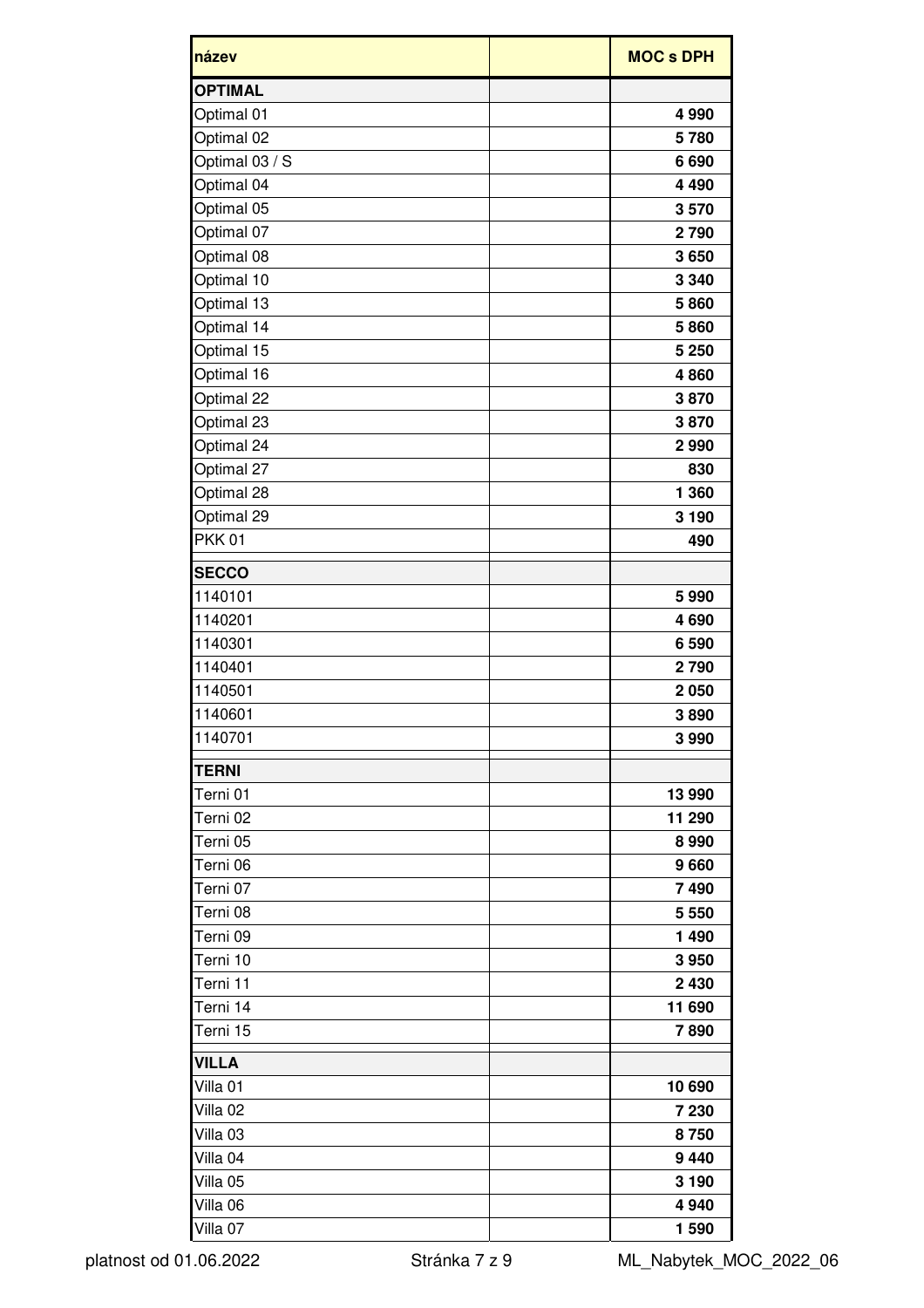| název                       | <b>MOC s DPH</b> |
|-----------------------------|------------------|
| <b>ORLANDO</b> (dub sonoma) |                  |
| Orlando 03 N                | 2 1 2 0          |
| Orlando 05                  | 2580             |
| Orlando 06                  | 1 360            |
| <b>PRACOVNÍ STOLY</b>       |                  |
| Laptop                      | 2990             |
| Miki                        | 3 2 9 0          |
| Mini                        | 1490             |
| Uran                        | 3690             |
| <b>KOMODY</b>               |                  |
| Komoda 02                   | 3 0 9 0          |
| Komoda 03                   | 3870             |
| Komoda 04                   | 4 9 9 0          |
| Komoda 05                   | 4 9 4 0          |
| Nevio 09                    | 3990             |
| Nevio 10                    | 3990             |
| Nevio 11                    | 6 190            |
| Nevio 12                    | 5 5 9 0          |
| Nevio 13                    | 5890             |
| ŠATNÍ SKŘÍNĚ                |                  |
| Relax 01                    | 4890             |
| <b>PŘEDSÍNĚ</b>             |                  |
| Hyga 01                     | 2 1 2 0          |
| Hyga 02                     | 2 4 9 0          |
| Hyga 03                     | 1990             |
| Hyga 04                     | 3 0 9 0          |
| Hyga 05                     | 3690             |
| Hyga 06                     | 3690             |
| Hyga 07                     | 1 4 9 0          |
| Hyga 08                     | 1 1 3 0          |
| Hyga 09                     | 1 1 3 0          |
| Hyga 10                     | 2 3 5 0          |
| Loret                       | 6690             |
| Nevio 01                    | 3790             |
| Nevio 02                    | 3 1 9 0          |
| Nevio 03                    | 3 2 9 0          |
| Nevio 04                    | 3 2 9 0          |
| Nevio 05                    | 3 3 9 0          |
| Nevio 06                    | 2 2 9 0          |
| Nevio 07                    | 1 2 9 0          |
| Nevio 08                    | 1 1 9 0          |
| BOTNÍKY, VĚŠÁKY, ZRCADLA    |                  |
| <b>PIK 0101</b>             | 2 5 9 0          |
| <b>PIK 0201L</b>            | 3590             |
| <b>PIK 0501</b>             | 2990             |
| <b>PIK 0601</b>             | 2 3 9 0          |